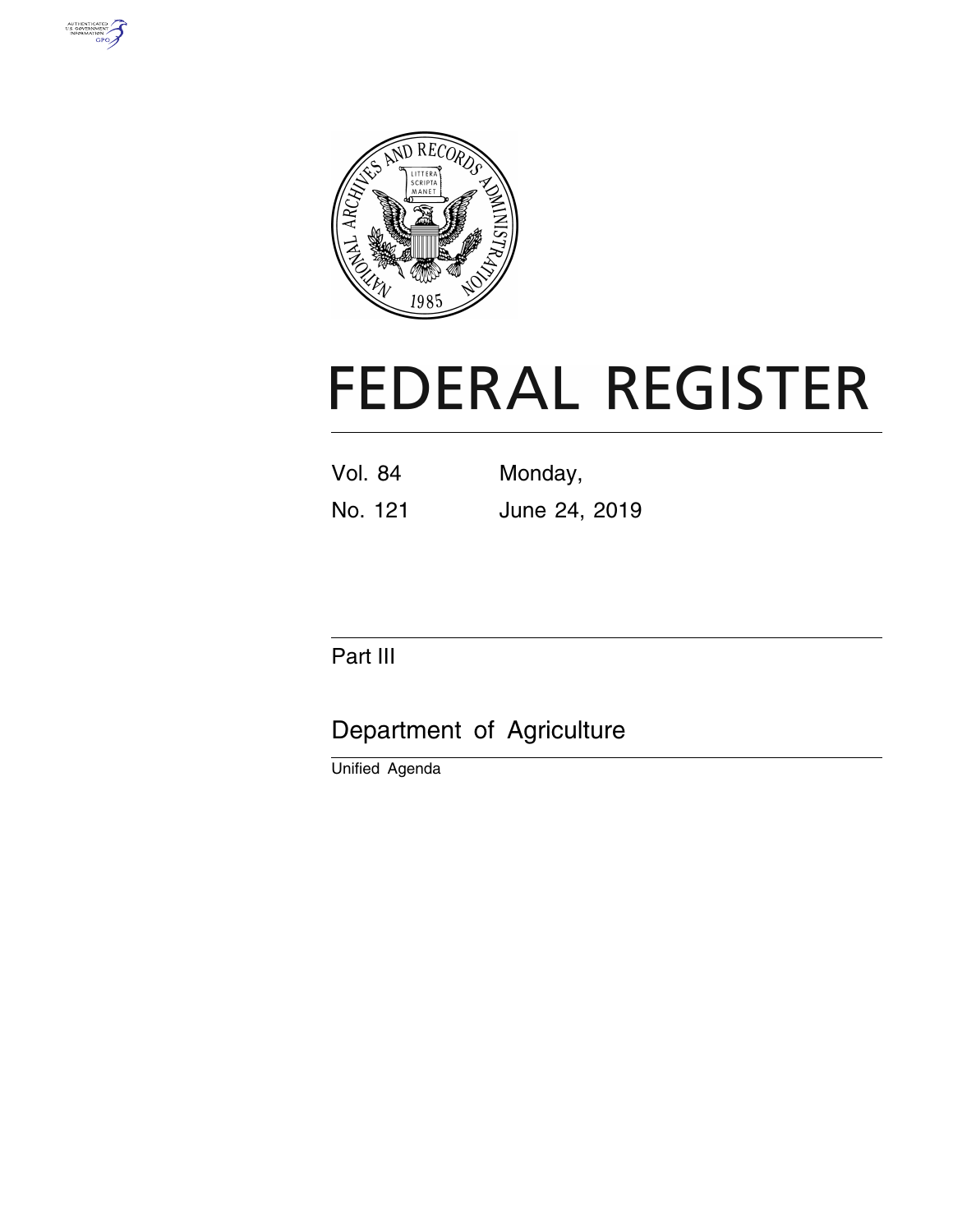# **DEPARTMENT OF AGRICULTURE**

# **Office of the Secretary**

#### **2 CFR Subtitle B, Ch. IV**

#### **5 CFR Ch. LXXIII**

# **7 CFR Subtitle A; Subtitle B, Chs. I–XI, XIV–XVIII, XX, XXV–XXXVIII, XLII**

#### **9 CFR Chs. I–III**

**36 CFR Ch. II** 

#### **48 CFR Ch. 4**

## **Semiannual Regulatory Agenda, Spring 2019**

**AGENCY:** Office of the Secretary, USDA. **ACTION:** Semiannual regulatory agenda.

**SUMMARY:** This agenda provides summary descriptions of the significant and not significant regulatory and deregulatory actions being developed in agencies of the U.S. Department of Agriculture (USDA) in conformance with Executive Orders (E.O.) 12866

''Regulatory Planning and Review,'' 13563, ''Improving Regulation and Regulatory Review,'' 13771 ''Reducing Regulation and Controlling Regulatory Costs,'' and 13777, ''Enforcing the Regulatory Reform Agenda.'' The agenda also describes regulations affecting small entities as required by section 602 of the Regulatory Flexibility Act, Public Law 96–354. This agenda also identifies regulatory actions that are being reviewed in compliance with section 610(c) of the Regulatory Flexibility Act. We invite public comment on those actions as well as any regulation consistent with Executive Order 13563.

USDA has attempted to list all regulations and regulatory reviews pending at the time of publication except for minor and routine or repetitive actions, but some may have been inadvertently missed. There is no legal significance to the omission of an item from this listing. Also, the dates shown for the steps of each action are estimated and are not commitments to act on or by the date shown.

USDA's complete regulatory agenda is available online at *[www.reginfo.gov.](http://www.reginfo.gov)*  Because publication in the **Federal Register** is mandated for the regulatory flexibility agendas required by the Regulatory Flexibility Act (5 U.S.C. 602), USDA's printed agenda entries include only:

(1) Rules that are likely to have a significant economic impact on a substantial number of small entities; and

(2) Rules identified for periodic review under section 610 of the Regulatory Flexibility Act.

**FOR FURTHER INFORMATION CONTACT:** For further information on any specific entry shown in this agenda, please contact the person listed for that action. For general comments or inquiries about the agenda, please contact Michael Poe, Office of Budget and Program Analysis, U.S. Department of Agriculture, Washington, DC 20250, (202) 720–3257.

Dated: March 11, 2019.

#### **Michael Poe,**

*Legislative and Regulatory Staff.* 

#### AGRICULTURAL MARKETING SERVICE—PROPOSED RULE STAGE

| Sequence No. | Title                                                                                  | Regulation<br>Identifier No. |
|--------------|----------------------------------------------------------------------------------------|------------------------------|
|              | Undue and Unreasonable Preferences and Advantages Under the Packers and Stockyards Act | 0581-AD81<br>0581-AD87       |

# AGRICULTURAL MARKETING SERVICE—FINAL RULE STAGE

| Sequence No. | Title | Regulation<br>Identifier No. |
|--------------|-------|------------------------------|
|              |       | 0581-AD82                    |

# AGRICULTURAL MARKETING SERVICE—COMPLETED ACTIONS

| Sequence No. | Title | Regulation<br>Identifier No. |
|--------------|-------|------------------------------|
|              |       | 0581-AD54                    |

# ANIMAL AND PLANT HEALTH INSPECTION SERVICE—FINAL RULE STAGE

| Sequence No. | Title                                                                                                                          | Regulation<br>Identifier No. |
|--------------|--------------------------------------------------------------------------------------------------------------------------------|------------------------------|
|              | Bovine Spongiform Encephalopathy and Scrapie; Importation of Small Ruminants and Their Germplasm,<br>Products, and Byproducts. | 0579-AC98<br>0579-AD10       |
|              |                                                                                                                                | 0579-AD44                    |

#### ANIMAL AND PLANT HEALTH INSPECTION SERVICE—LONG-TERM ACTIONS

| Sequence No. | Title                                                                                                  | Regulation<br>Identifier No. |
|--------------|--------------------------------------------------------------------------------------------------------|------------------------------|
|              | Importation of Fresh Citrus Fruit From the Republic of South Africa Into the Continental United States | 0579–AD65<br>0579–AD95       |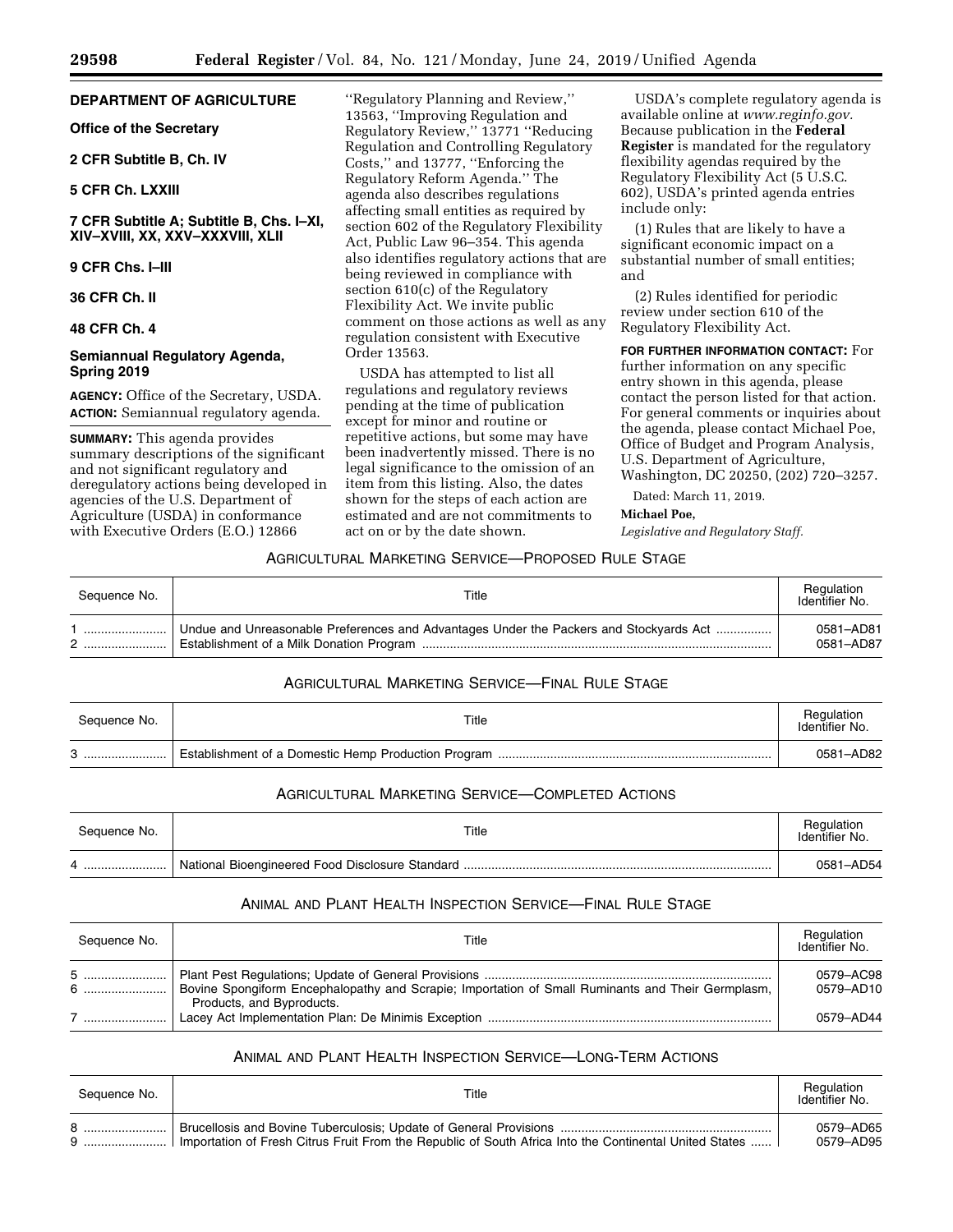#### ANIMAL AND PLANT HEALTH INSPECTION SERVICE—LONG-TERM ACTIONS—Continued

| Sequence No. | Title | Regulation<br>Identifier No. |
|--------------|-------|------------------------------|
| 10           |       | 0579-AE42                    |

#### ANIMAL AND PLANT HEALTH INSPECTION SERVICE—COMPLETED ACTIONS

| Sequence No. | Title                                                                         | Regulation<br>Identifier No. |
|--------------|-------------------------------------------------------------------------------|------------------------------|
| 12           | Branding Requirements for Bovines Imported Into the United States From Mexico | 0579-AC92<br>0579-AE38       |

#### FOOD SAFETY AND INSPECTION SERVICE—COMPLETED ACTIONS

| Seauence No. | Title                                                                           | Regulation<br>Identifier No. |
|--------------|---------------------------------------------------------------------------------|------------------------------|
| 10           | Performance Standards for the Production of Processed Meat and Poultry Products | 0583-AC46                    |

## **DEPARTMENT OF AGRICULTURE (USDA)**

*Agricultural Marketing Service (AMS)*  Proposed Rule Stage

#### **1.** • **Undue and Unreasonable Preferences and Advantages Under the Packers and Stockyards Act**

*E.O. 13771 Designation:* Regulatory. *Legal Authority:* Pub. L. 110–234

*Abstract:* This action would invite comments on proposed revisions to regulations issued under the Packers and Stockyards Act (P&S Act). The revisions would specify criteria the Secretary could consider in determining whether conduct or action by packers, swine contractors, or live poultry dealers constitutes an undue or unreasonable preference or advantage and a violation of the P&S Act.

*Timetable:* 

| Action      | Date     | FR Cite |
|-------------|----------|---------|
| <b>NPRM</b> | 06/00/19 |         |

*Regulatory Flexibility Analysis Required:* Yes.

*Agency Contact:* Michael V. Durando, Associate Deputy Administrator, Fair Trade Practices Program, Department of Agriculture, Agricultural Marketing Service, 1400 Independence Avenue SW, Washington, DC 20250–0237, *Phone:* 202 720–0219. *RIN:* 0581–AD81

#### **2.** • **Establishment of a Milk Donation Program**

*E.O. 13771 Designation:* Other. *Legal Authority:* Pub. L. 104–127 *Abstract:* This action begins the rulemaking process to establish a Milk Donation Program as mandated by the Agriculture Improvement Act of 2018

(2018 Farm Bill). The proposed program would allow milk processors who account to Federal milk marketing orders (FMMO) to claim limited reimbursements for the cost of farm milk used to make donated fluid milk products. Under the program, processors would partner with nonprofit organizations to distribute the donated products to individuals in lowincome groups.

*Timetable:* 

| Action | Date     | FR Cite |
|--------|----------|---------|
| NPRM   | 07/00/19 |         |

*Regulatory Flexibility Analysis Required:* Yes.

*Agency Contact:* Erin Taylor, Acting Director, Order Formulation and Enforcement Division, Department of Agriculture, Agricultural Marketing Service, Dairy Program, 1400 Independence Ave. SW, Room 2969–S, Washington, DC 20250, *Phone:* 202 720– 7311, *Email: [erin.taylor@ams.usda.gov.](mailto:erin.taylor@ams.usda.gov) RIN:* 0581–AD87

## **DEPARTMENT OF AGRICULTURE (USDA)**

*Agricultural Marketing Service (AMS)* 

Final Rule Stage

#### **3.** • **Establishment of a Domestic Hemp Production Program**

*E.O. 13771 Designation:* Deregulatory. *Legal Authority:* 7 U.S.C. 1621

*Abstract:* This action will initiate a new part 990 establishing rules and regulations for the domestic production of hemp. This action is required to implement provisions of the Agriculture Improvement Act of 2018 (Farm Bill).

*Timetable:* 

| Action             | Date     | FR Cite |
|--------------------|----------|---------|
| Interim Final Rule | 08/00/19 |         |

*Regulatory Flexibility Analysis Required:* Yes.

*Agency Contact:* Sonia Jimenez, Deputy Administrator, Specialty Crops Program, Department of Agriculture, Agricultural Marketing Service, 14th and Independence Avenue SW, South Building, Washington, DC 20050–6456, *Phone:* 202 720–4722, *Email: [sonia.jimenez@usda.gov.](mailto:sonia.jimenez@usda.gov)* 

*RIN:* 0581–AD82

#### **DEPARTMENT OF AGRICULTURE (USDA)**

*Agricultural Marketing Service (AMS)* 

Completed Actions

#### **4. National Bioengineered Food Disclosure Standard**

*E.O. 13771 Designation:* Other. *Legal Authority:* Pub. L. 114–216; 7 U.S.C. 1621 to 1627

*Abstract:* On July 29, 2016, the Agricultural Marketing Act of 1946 was amended to establish a National Bioengineered Food Disclosure Standard (Law) (Pub. L. 114–216). The provisions of this rule, pursuant to the law, will serve as a national mandatory bioengineered food disclosure standard for bioengineered food and food that may be bioengineered.

*Completed:* 

| Reason       | Date | FR Cite                |
|--------------|------|------------------------|
| Final Action |      | 12/21/18   83 FR 65814 |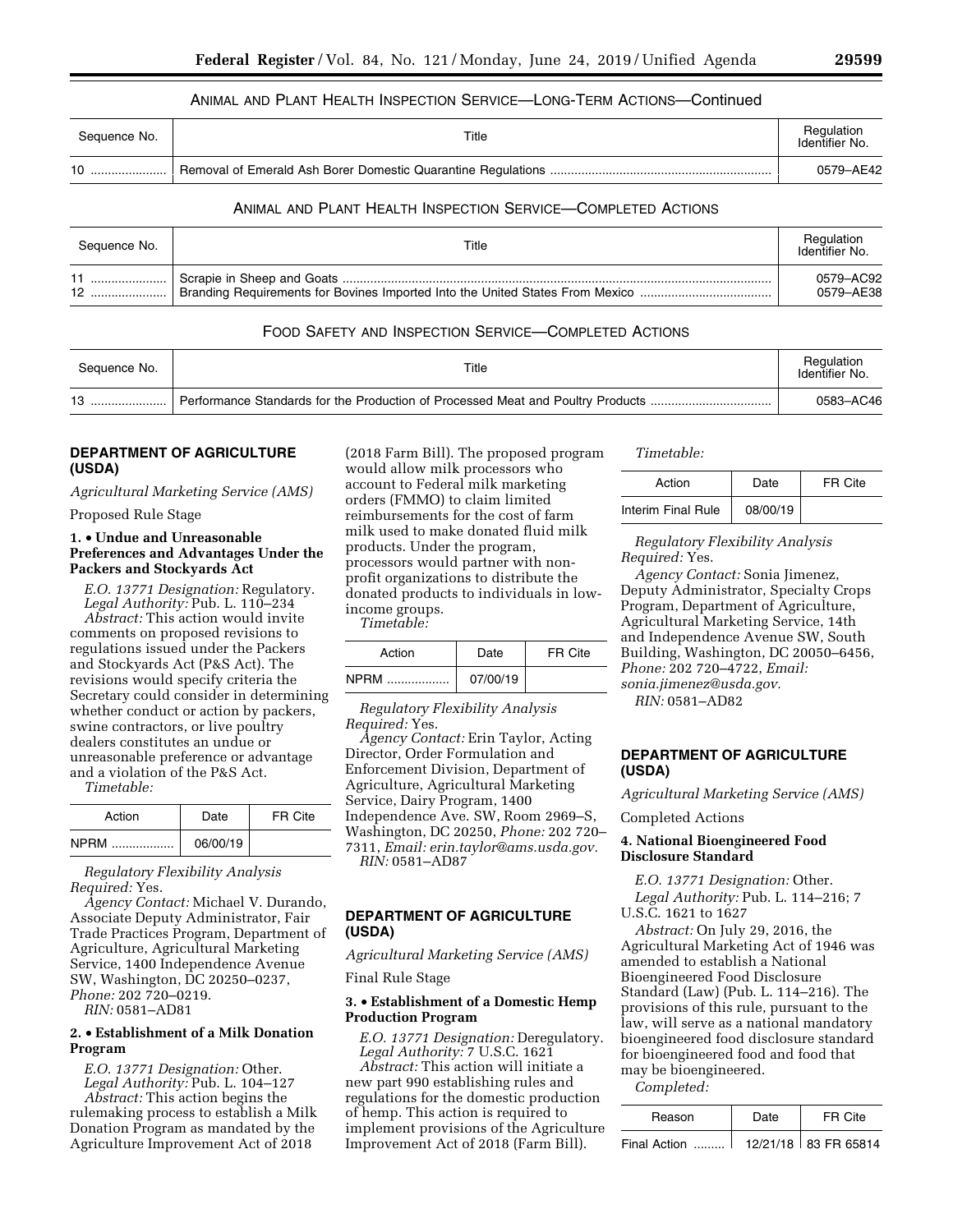| Reason                     | Date     | FR Cite |
|----------------------------|----------|---------|
| Final Rule Effec-<br>tive. | 02/19/19 |         |

*Regulatory Flexibility Analysis Required:* Yes.

*Agency Contact:* Arthur Neal, *Phone:*  202 692–1300.

*RIN:* 0581–AD54

#### **BILLING CODE 3410–02–P**

#### **DEPARTMENT OF AGRICULTURE (USDA)**

*Animal and Plant Health Inspection Service (APHIS)* 

Final Rule Stage

#### **5. Plant Pest Regulations; Update of General Provisions**

*E.O. 13771 Designation:* Deregulatory. *Legal Authority:* 7 U.S.C. 450; 7 U.S.C. 2260; 7 U.S.C. 7701 to 7772; 7 U.S.C. 7781 to 7786; 7 U.S.C. 8301 to 8817; 21 U.S.C. 111; 21 U.S.C. 114a; 21 U.S.C. 136 and 136a; 31 U.S.C. 9701; 42 U.S.C. 4331 and 4332

*Abstract:* We are revising our regulations regarding the movement of plant pests. We are also adding criteria to the regulations for the importation, interstate movement, and release of biological control organisms. This final rule also establishes regulations for the importation and interstate movement of certain plant pests and biological control organisms without restriction by establishing a petition process for granting exceptions from permit requirements for those pests and organisms. Finally, we are revising our regulations regarding the importation and interstate movement of soil. This rule clarifies the points that we will consider when assessing the risks associated with the movement and release of certain organisms and facilitates the movement of regulated organisms and articles in a manner that protects U.S. agriculture.

*Timetable:* 

| Action                                                                              | Date     | FR Cite     |
|-------------------------------------------------------------------------------------|----------|-------------|
| Notice of Intent<br>To Prepare an<br><b>Environmental</b><br>Impact State-<br>ment. | 10/20/09 | 74 FR 53673 |
| Notice Comment<br>Period End.                                                       | 11/19/09 |             |
| <b>NPRM</b>                                                                         | 01/19/17 | 82 FR 6980  |
| NPRM Comment<br>Period Ex-<br>tended.                                               | 02/13/17 | 82 FR 10444 |
| <b>NPRM Comment</b><br>Period End.                                                  | 04/19/17 |             |
| Final Rule                                                                          | 06/00/19 |             |

*Regulatory Flexibility Analysis Required:* Yes.

*Agency Contact:* Colin Stewart, Assistant Director, Pests, Pathogens, and Biocontrol Permits, PPQ, Department of Agriculture, Animal and Plant Health Inspection Service, 4700 River Road, Unit 133, Riverdale, MD 20737–1236, *Phone:* 301 851–2237. *RIN:* 0579–AC98

#### **6. Bovine Spongiform Encephalopathy and Scrapie; Importation of Small Ruminants and Their Germplasm, Products, and Byproducts**

*E.O. 13771 Designation:* Deregulatory. *Legal Authority:* 7 U.S.C. 450; 7 U.S.C. 1622; 7 U.S.C. 7701 to 7772; 7 U.S.C. 7781 to 7786; 7 U.S.C. 8301 to 8317; 21 U.S.C. 136 and 136a; 31 U.S.C. 9701

*Abstract:* We are amending the regulations governing the importation of animals and animal products to revise conditions for the importation of live sheep, goats, and certain other nonbovine ruminants, and products derived from sheep and goats, with regard to transmissible spongiform encephalopathies such as bovine spongiform encephalopathy (BSE) and scrapie. We are removing BSE-related import restrictions on sheep and goats and most of their products, and adding import restrictions related to transmissible spongiform encephalopathies for certain wild, zoological, or other non-bovine ruminant species. The conditions we are adopting for the importation of specified commodities are based on internationally accepted scientific literature and will, in general, align our regulations with guidelines established in the World Organization for Animal Health's Terrestrial Animal Health Code.

*Timetable:* 

| Action                                     | Date     | FR Cite                |
|--------------------------------------------|----------|------------------------|
| NPRM<br><b>NPRM Comment</b><br>Period End. | 09/16/16 | 07/18/16   81 FR 46619 |
| Final Rule                                 | 06/00/19 |                        |

*Regulatory Flexibility Analysis Required:* Yes.

*Agency Contact:* Alexandra MacKenzie, Veterinary Medical Officer, Animal Permitting and Negotiating Services, NIES, VS, Department of Agriculture, Animal and Plant Health Inspection Service, 4700 River Road, Unit 39, Riverdale, MD 20737, *Phone:*  301 851–3300.

*RIN:* 0579–AD10

#### **7. Lacey Act Implementation Plan: De Minimis Exception**

*E.O. 13771 Designation:* Deregulatory.

*Legal Authority:* 16 U.S.C. 3371 *et seq. Abstract:* The Food, Conservation, and Energy Act of 2008 amended the Lacey Act to provide, among other things, that importers submit a declaration at the time of importation for certain plants and plant products. The declaration requirements of the Lacey Act became effective on December 15, 2008, and enforcement of those requirements is being phased in. We are proposing to establish an exception to the declaration requirement for products containing a minimal amount of plant materials.

*Timetable:* 

| Action                                                       | Date                 | FR Cite     |
|--------------------------------------------------------------|----------------------|-------------|
| ANPRM<br><b>ANPRM Comment</b><br>Period Fnd.                 | 06/30/11<br>08/29/11 | 76 FR 38330 |
| NPRM <b>New Struck</b><br><b>NPRM Comment</b><br>Period Fnd. | 07/09/18<br>09/07/18 | 83 FR 31697 |
| Final Rule                                                   | 12/00/19             |             |

*Regulatory Flexibility Analysis Required:* Yes.

*Agency Contact:* Dorothy Wayson, National Program Coordinator, Lacey Act Program, Compliance and Environmental Coordination, PPQ, Department of Agriculture, Animal and Plant Health Inspection Service, 4700 River Road, Unit 150, Riverdale, MD 20737, *Phone:* 301 851–2036. *RIN:* 0579–AD44

# **DEPARTMENT OF AGRICULTURE (USDA)**

*Animal and Plant Health Inspection Service (APHIS)* 

Long-Term Actions

#### **8. Brucellosis and Bovine Tuberculosis; Update of General Provisions**

*E.O. 13771 Designation:* Regulatory. *Legal Authority:* 7 U.S.C. 1622; 7 U.S.C. 8301 to 8317; 15 U.S.C. 1828; 21 U.S.C. 136 and 136a; 31 U.S.C. 9701

*Abstract:* This rulemaking would consolidate the regulations governing bovine tuberculosis (TB), currently found in 9 CFR part 77, and those governing brucellosis, currently found in 9 CFR part 78. As part of this consolidation, we are proposing to transition the TB and brucellosis programs away from a State status system based on disease prevalence. Instead, States and tribes would implement an animal health plan that identifies sources of the diseases within the State or tribe and specifies mitigations to address the risk posed by these sources. The consolidated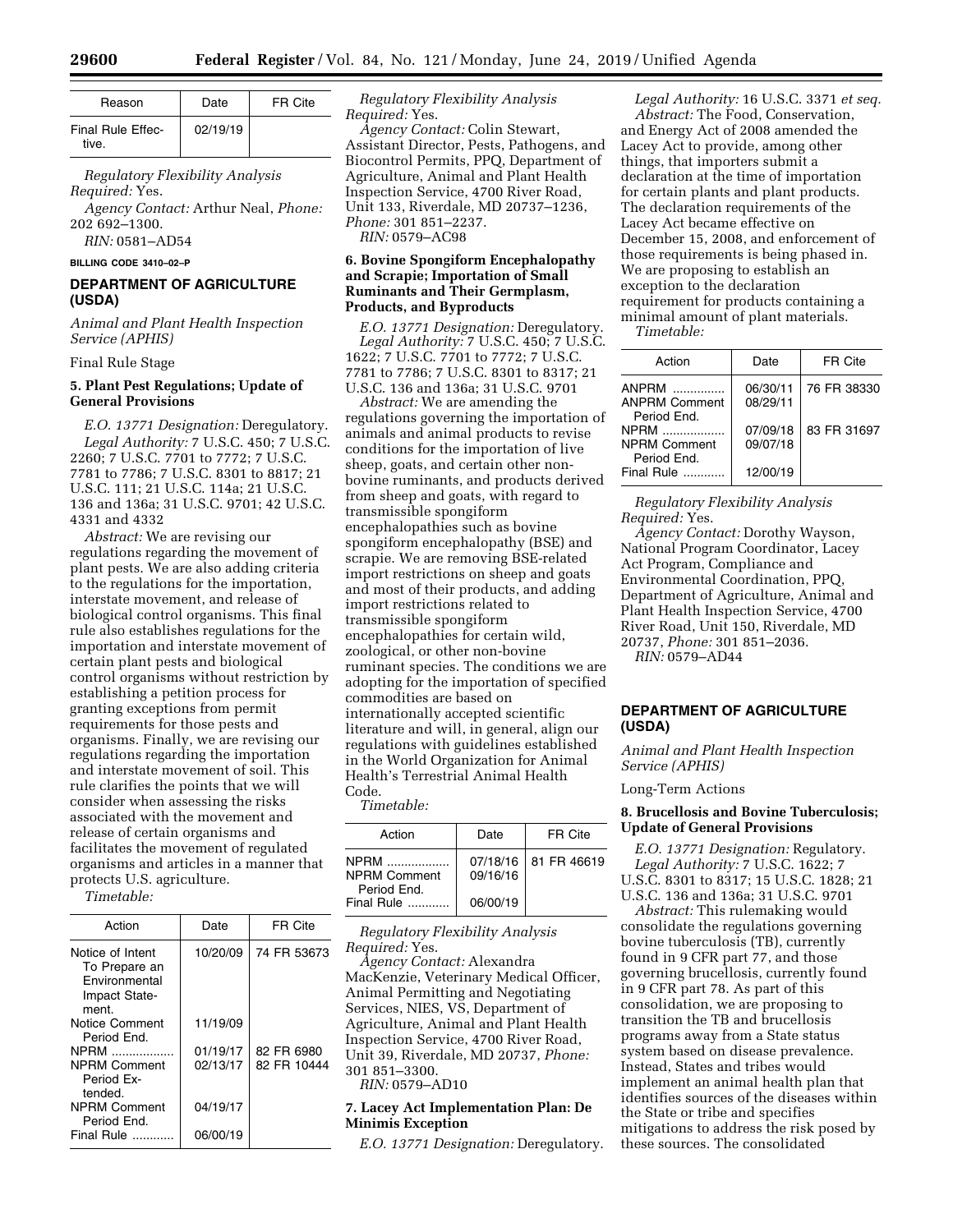regulations also would set forth standards for surveillance, epidemiological investigations, and affected herd management that must be incorporated into each animal health plan, with certain limited exceptions; conditions for the interstate movement of cattle, bison, and captive cervids; and conditions for APHIS approval of tests for bovine TB or brucellosis. Finally, the rulemaking would revise the import requirements for cattle and bison.

*Timetable:* 

| Action                                            | Date                 | FR Cite          |
|---------------------------------------------------|----------------------|------------------|
| <b>NPRM</b><br><b>NPRM Comment</b><br>Period Fnd. | 12/16/15<br>03/15/16 | 80 FR 78461      |
| <b>NPRM Comment</b><br>Period Fx-<br>tended.      | 03/11/16             | 81 FR 12832      |
| <b>NPRM Comment</b><br>Period Fx-<br>tended Fnd.  | 05/16/16             |                  |
| NPRM-Partial<br>Withdrawal                        | 03/27/19             | 84 FR 11448      |
| Final Rule                                        |                      | To Be Determined |

*Regulatory Flexibility Analysis Required:* Yes.

*Agency Contact:* Langston Hull, *Phone:* 301 851–3300.

C. William Hench, *Phone:* 970 494– 7378.

*RIN:* 0579–AD65

#### **9. Importation of Fresh Citrus Fruit From the Republic of South Africa Into the Continental United States**

*E.O. 13771 Designation:* Deregulatory. *Legal Authority:* 7 U.S.C. 450; 7 U.S.C. 7701 to 7772; 7 U.S.C. 7781 to 7786; 21 U.S.C. 136 and 136a

*Abstract:* This rulemaking will amend the fruits and vegetables regulations to allow the importation of several varieties of fresh citrus fruit, as well as citrus hybrids, into the continental United States from areas in the Republic of South Africa where citrus black spot has been known to occur. As a condition of entry, the fruit will have to be produced in accordance with a systems approach that includes shipment traceability, packinghouse registration and procedures, and phytosanitary treatment. The fruit will also be required to be imported in commercial consignments and accompanied by a phytosanitary certificate issued by the national plant protection organization of the Republic of South Africa with an additional declaration confirming that the fruit has been produced in accordance with the systems approach. This action will allow for the importation of fresh citrus fruit, including citrus hybrids, from the

Republic of South Africa while continuing to provide protection against the introduction of plant pests into the United States.

*Timetable:* 

| Action                                                                       | Date                 | FR Cite     |
|------------------------------------------------------------------------------|----------------------|-------------|
| NPRM<br><b>NPRM Comment</b><br>Period Fnd.<br>Next Action Unde-<br>termined. | 08/28/14<br>10/27/14 | 79 FR 51273 |

*Regulatory Flexibility Analysis Required:* Yes.

*Agency Contact:* Tony Roma´n, *Phone:*  301 851–2242.

*RIN:* 0579–AD95

#### **10. Removal of Emerald Ash Borer Domestic Quarantine Regulations**

*E.O. 13771 Designation:* Deregulatory. *Legal Authority:* 7 U.S.C. 7701 to 7772; 7 U.S.C. 7781 to 7786

*Abstract:* This rulemaking would remove the domestic quarantine regulations for the plant pest emerald ash borer. This action would discontinue the domestic regulatory component of the emerald ash borer program as a means to more effectively direct available resources toward management and containment of the pest. Funding previously allocated to the implementation and enforcement of these domestic quarantine regulations would instead be directed to a nonregulatory option of research into, and deployment of, biological control agents for emerald ash borer, which would serve as the primary tool to mitigate and control the pest.

*Timetable:* 

| Action                                                                             | Date                 | FR Cite     |
|------------------------------------------------------------------------------------|----------------------|-------------|
| <b>NPRM</b><br><b>NPRM Comment</b><br>Period Fnd<br>Next Action Unde-<br>termined. | 09/19/18<br>11/19/18 | 83 FR 47310 |

*Regulatory Flexibility Analysis Required:* Yes.

*Agency Contact:* Robyn Rose, *Phone:*  301 851–2283.

*RIN:* 0579–AE42

#### **DEPARTMENT OF AGRICULTURE (USDA)**

*Animal and Plant Health Inspection Service (APHIS)* 

Completed Actions

**11. Scrapie in Sheep and Goats** 

*E.O. 13771 Designation:* Deregulatory. *Legal Authority:* 7 U.S.C. 8301 to 8317

*Abstract:* We are amending the scrapie regulations by changing the risk groups and categories established for individual animals and for flocks, increasing the use of genetic testing as a means of assigning risk levels to animals, reducing movement restrictions for animals found to be genetically less susceptible or resistant to scrapie, and simplifying, reducing, or removing certain recordkeeping requirements. We are also providing designated scrapie epidemiologists with more alternatives and flexibility when testing animals in order to determine flock designations under the regulations. We are changing the definition of high-risk animal, which will change the types of animals eligible for indemnity, and to pay higher indemnity for certain pregnant ewes and does and early maturing ewes and does. The changes will also make the identification and recordkeeping requirements for goat owners consistent with those for sheep owners. These changes affect sheep and goat producers, persons who handle sheep and goats in interstate commerce, and State governments.

*Completed:* 

| Reason                                          | Date     | FR Cite                |
|-------------------------------------------------|----------|------------------------|
| Final Rule<br><b>Final Rule Effec-</b><br>tive. | 04/24/19 | 03/25/19   84 FR 11170 |

*Regulatory Flexibility Analysis Required:* Yes.

*Agency Contact:* Diane Sutton, *Phone:*  301 851–3509.

*RIN:* 0579–AC92

#### **12. Branding Requirements for Bovines Imported Into the United States From Mexico**

*E.O. 13771 Designation:* Deregulatory. *Legal Authority:* 7 U.S.C. 1622; 7 U.S.C. 8301 to 8317; 21 U.S.C. 136 and 136a; 31 U.S.C. 9701

*Abstract:* This rulemaking amends the regulations regarding the branding of bovines imported into the United States from Mexico. We are taking this action at the request of the Government of Mexico to address issues that have arisen with the branding requirement for these bovines. These changes will help prevent inconsistencies in branding that can result in bovines being rejected for import into the United States.

*Completed:* 

| Reason                                     | Date     | FR Cite                |
|--------------------------------------------|----------|------------------------|
| Final Rule<br>Final Action Effec-<br>tive. | 01/14/19 | 12/14/18   83 FR 64223 |